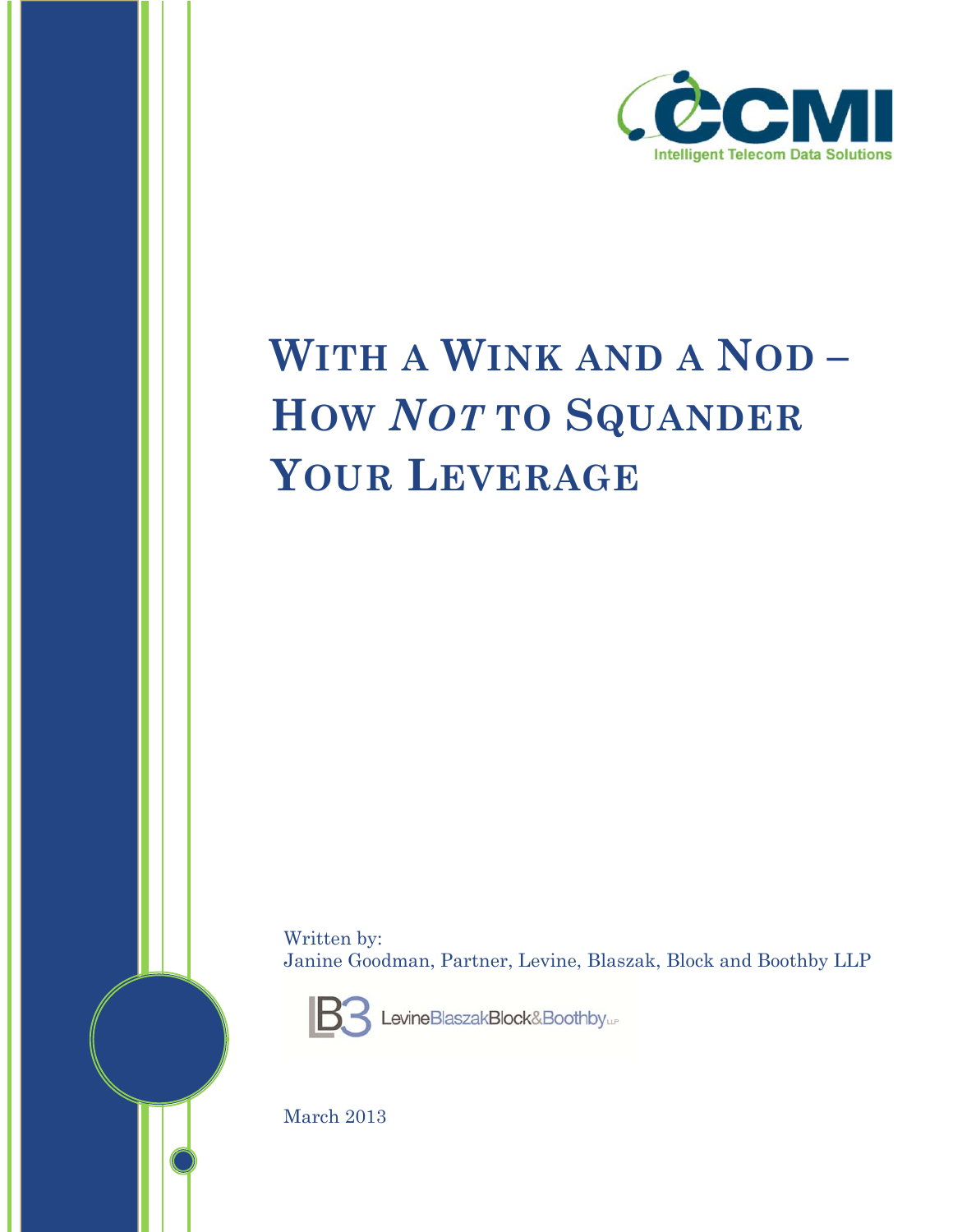## WITH A WINK AND A NOD – HOW *NOT* TO SQUANDER YOUR LEVERAGE

Every contract negotiation involves a balance of leverage between the parties. In the context of telecommunications negotiations, that balance almost always favors the vendor, regardless of how much money the customer is bringing to the table. We could debate whether this has something to do with lack of robust competition, the cost in time, dollars and human capital required to migrate a network between vendors, or the fact that telecommunications is considered a cost center for most clients, so that achieving quick savings generally trumps concerns regarding long term risks and liabilities. Whatever the reason, creating, or at least maintaining, leverage can make all the difference in reaching a successful result, and yet it is all too easy to lose.

Customers come to the table having spent a lot of time and money preparing an RFP and pressing the vendors for their best pricing. Then (as they are feeling the satisfaction of nearing the end of the process) they do what you should never do but so few can resist … they cede their leverage with a wink and a nod. Customers do this literally and figuratively, with body language, words, and conduct that have

nothing to do with what is at issue. It happens when the vendor is pressing hard on a point that is completely against the customer's interest and the customer tells the vendor that the concern isn't a "show stopper." It happens when, in the midst of negotiation, there's a "buddy" moment when the customer responds positively to "let's go out for a drink and start our partnership." It happens when the customer makes very clear that time is running out and they must have the deal inked in three days.

"Leverage can make all the difference in reaching a successful result, and yet it is all too easy to lose."

The last is the most deadly because often the customer really and truly believes time is running out: The RFP process took too long and the CIO or CTO is breathing down procurement's neck; the vendor has dangled savings and repeatedly pointed out that for every week of delay in contract execution, the customer is losing dollars; the existing contract is about to expire and if the customer can't place orders *now* with the new vendor, operations are at risk.

So if these are all ways that enterprise customers can squander leverage, what are the ways to build it?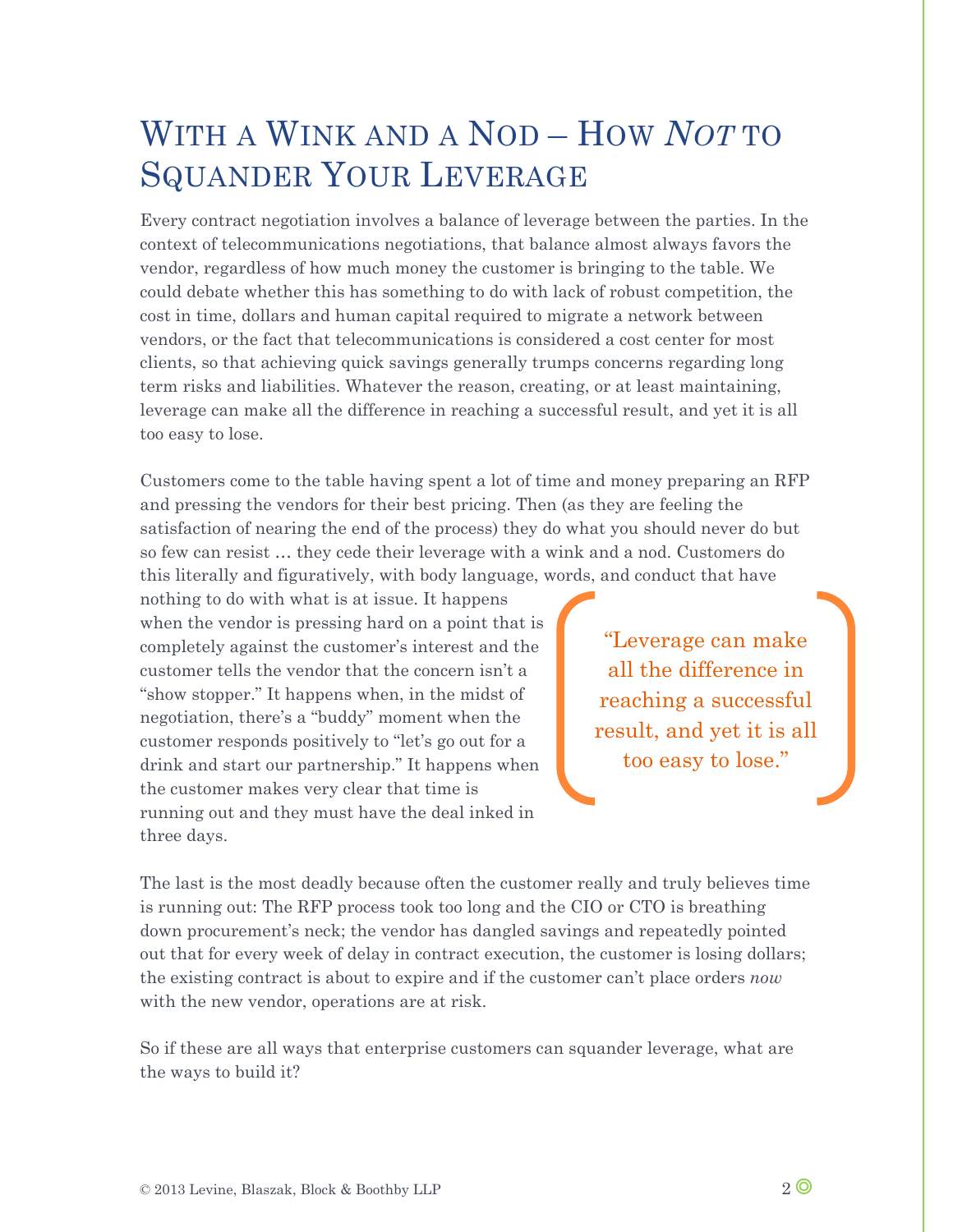Several years ago, Levine, Blaszak, Block & Boothby LLP (LB3) represented a large client negotiating a pretty large deal. Expected spend was around \$10 million per year, which was not a bad place to start in terms of customer leverage . . . until we learned that the vendor on the other side of the table was one of the *client's* largest customers. The client was a classic "captive" customer, and changing vendors wasn't an option. Optimism faded.

But then we met the business lead negotiating the deal on behalf of the client. He wasn't a table pounder, but he was determined. He knew what he wanted, he knew it was reasonable, he wasn't about to take less, and that's how he acted throughout the negotiations. We laid out a strategy that focused on priorities and by the time we finished we had substantially improved the company's business position and just as substantially improved some key terms and conditions.

We rarely see a client with so little obvious leverage successfully create leverage for itself. Having a big monetary commitment helped, but the vendor knew that the client couldn't and wouldn't walk away. So how did the client do it? How did he take a situation that was stacked against him from the get go and create leverage for his company and an exceptional result?

Clear goals, tenacity, and the (appearance of) time to be tenacious.

**Know your bottom line.** Besides lower pricing and higher savings, you need to know your overall contractual goals. For example, what type and level of commitment are you willing to accept; how long do you want your term to do be and are you looking for renewal rights; do you want a transition period at the end of the term; are there specific service level expectations, diversity expectations, payment terms that you need; where have you been burned before and how do you want to fix it in this contract? The list can be long or short, but it should be well-considered, intentional and specific.

**Believe and don't let go.** There's a big difference between talking the talk and walking the walk, and once the vendor figures out that it's all talk and no walk, your leverage meter has just gone down several notches. Setting goals is one thing, but really believing in those goals as necessary for your company goes a long away in helping you make a compelling case. Certainly there will be terms and conditions you ask for that you can live without, but keep your eye on the ball with respect to the key terms that really do matter. And then stick to them, with a willingness to compromise when the vendor makes a reasonable counter. Customers unwilling to make any concessions at all – especially when challenging a vendor's bedrock practices – often walk away empty handed.